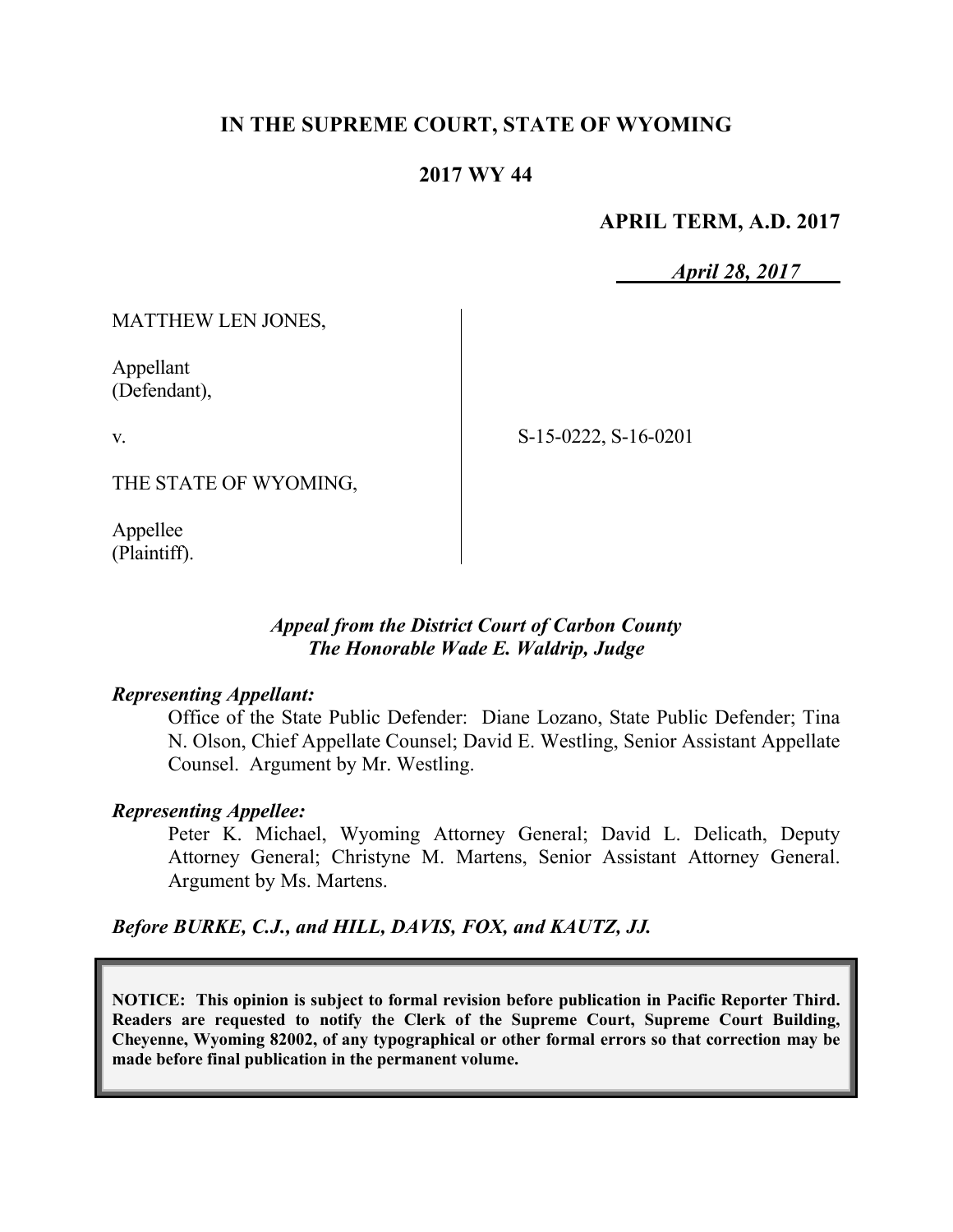**DAVIS**, Justice.

l

[¶1] Matthew Jones filed the first of these consolidated appeals to challenge his conviction for second-degree sexual assault of a minor.<sup>1</sup> Before submitting a brief in that appeal, he moved the district court for a new trial, claiming that his trial counsel was ineffective. His second appeal contests the denial of that motion. We affirm.

#### **ISSUES**

[¶2] Jones raises three issues, two of which we combine, and all of which we simplify and restate as follows:

1. Did the district court err in concluding that Jones failed to show that his attorney was ineffective either in pretrial proceedings or at trial?

2. Was the evidence sufficient to show that Jones harbored the intent to achieve sexual arousal, gratification, or abuse when he had the minor victim touch him?

## **FACTS**

[¶3] AR and her six-year-old daughter, IR, had recently moved into a new apartment in Rawlins, and AR wanted to show off her new lodgings to relatives during the Memorial Day weekend of 2014. She decided to host a lasagna dinner on Sunday, May 25, and she invited her sister Stevie and Stevie's daughter, as well as a contingent from Kemmerer that included Jones, his wife, $^2$  and their son and daughter. Because AR had to work that day, she could not join the others in a fishing trip to a local lake, where IR caught her first fish. Jones dirtied his pants while cleaning a rather large trout, and so he changed into a pair of pajama bottoms before going to dinner at AR's new place.

[¶4] After AR had finished cleaning the kitchen after dinner, Jones' wife started preparing root beer floats for dessert, and AR went to IR's bedroom where IR and Jones and his son had been playing video games to tell them about the dessert. The boy was still absorbed in a game, but Jones was reclining on the bed with his waist raised off the mattress while IR straddled his lap. Both had their hands underneath a blanket draped across Jones' midsection, and they appeared shocked and surprised at her sudden

<sup>&</sup>lt;sup>1</sup> The statute under which he was charged, Wyo. Stat. Ann.  $\frac{6}{5}$  6-2-315(a)(ii) (LexisNexis 2015), proscribes an actor who is at least sixteen years old from engaging in sexual contact with a victim who is less than thirteen. For the purposes of this case, sexual contact includes having the victim touch the external genitalia of the actor, or the clothing covering the immediate area of the same, with the intent of sexual arousal, gratification, or abuse. Wyo. Stat. Ann. § 6-2-301(a)(ii) and (vi) (LexisNexis 2015).

<sup>&</sup>lt;sup>2</sup> Jones and his wife are referred to as the uncle and aunt of AR and her sister in the record. However, there was no blood relationship. Mrs. Jones was the sister of a man who was not the biological parent of the two girls, but who raised them as if he were their father for nearly all of AR's life.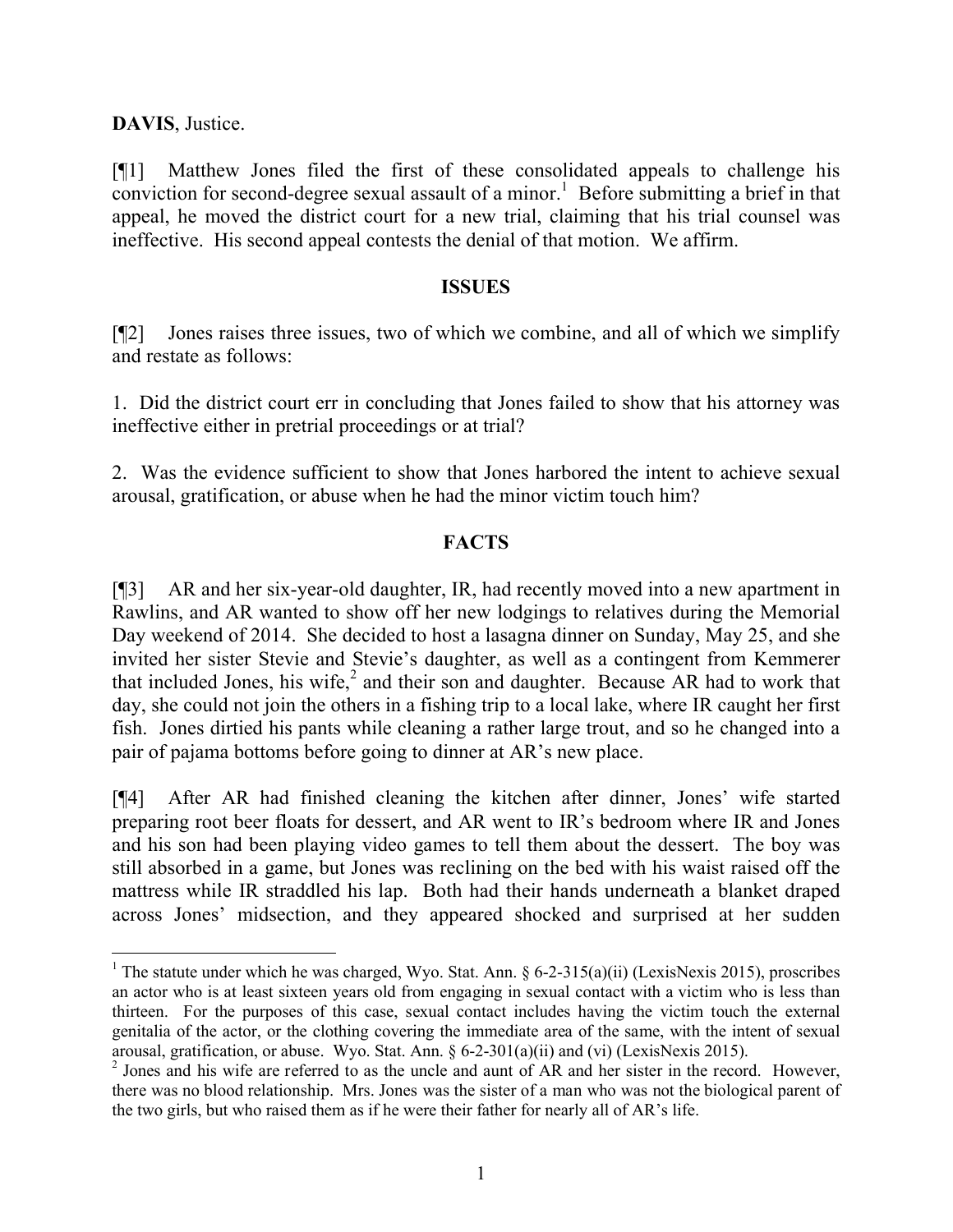appearance. AR asked Jones, "What is this?" He removed his hands from the blanket, and with what she perceived to be a guilty look, replied that they "were just playing a game."

[¶5] AR took the girl to the kitchen, and on the pretext of smoking a cigarette, drew her sister into another bedroom to tell her what she had just seen. Her sister recommended that she ask IR what she and Jones had been doing, and so after her guests had departed she did so. The child began to cry and told her mother that Jones had pulled his "pee pee" out through a hole in his pajama pants and had her touch it. AR then initiated a three-way telephone conversation with her sister and their mother, who was at that time working out of town. Their mother asked AR to try to handle the matter within the family, and suggested that she first speak to Jones and his wife about IR's report.

[¶6] The next day, accompanied by her sister, AR spoke to them for approximately forty-five minutes before they left for Kemmerer. Jones claimed his penis might have fallen out while he was wrestling and playing with IR, and she accidentally touched it, but he slapped her hand away and scolded her for it. Two days later, on Wednesday, May 28, 2014, AR contacted law enforcement and met that evening with Carbon County Deputy Sheriff Rakoczy at his office.

[¶7] Consistent with his agency's policy, the deputy arranged for IR to be interviewed by a forensic examiner with the Children's Advocacy Project in Casper. Kristi DePoorter conducted and video-recorded that interview on June 2, 2014. Jones was charged with second-degree sexual abuse of IR nearly a month later.

[¶8] On December 11, 2014, Jones' attorney filed a motion for a hearing to test IR's competency to testify. Meanwhile, counsel reviewed the video of DePoorter's interview and eventually retained Shontay Roe to evaluate the quality of that interview.<sup>3</sup> His impression after viewing the video was that IR would likely be found competent, but that he might have a basis to argue that her memory had been tainted by suggestive interviewing techniques.<sup>4</sup>

[¶9] Ms. Roe, however, did not agree. She concluded that the interview was as wellconducted as it could have been, and that while DePoorter used some leading questions to extract additional information from IR, they were appropriate because they were not aimed at obtaining any specific information. DePoorter did not appear to Roe to be going for any particular answer or even going in any particular direction. Nevertheless, Roe assisted defense counsel by directing him to areas where IR's memory of the events

<sup>&</sup>lt;sup>3</sup> Ms. Roe was a counselor with training and experience in conducting forensic interviews with children who were victims of sexual assault.

<sup>&</sup>lt;sup>4</sup> Mounting a similar argument in relation to AR's questioning of IR was impeded by a dearth of information as to the specifics of any such exchanges and AR's failure to return counsel's call to seek an interview with her.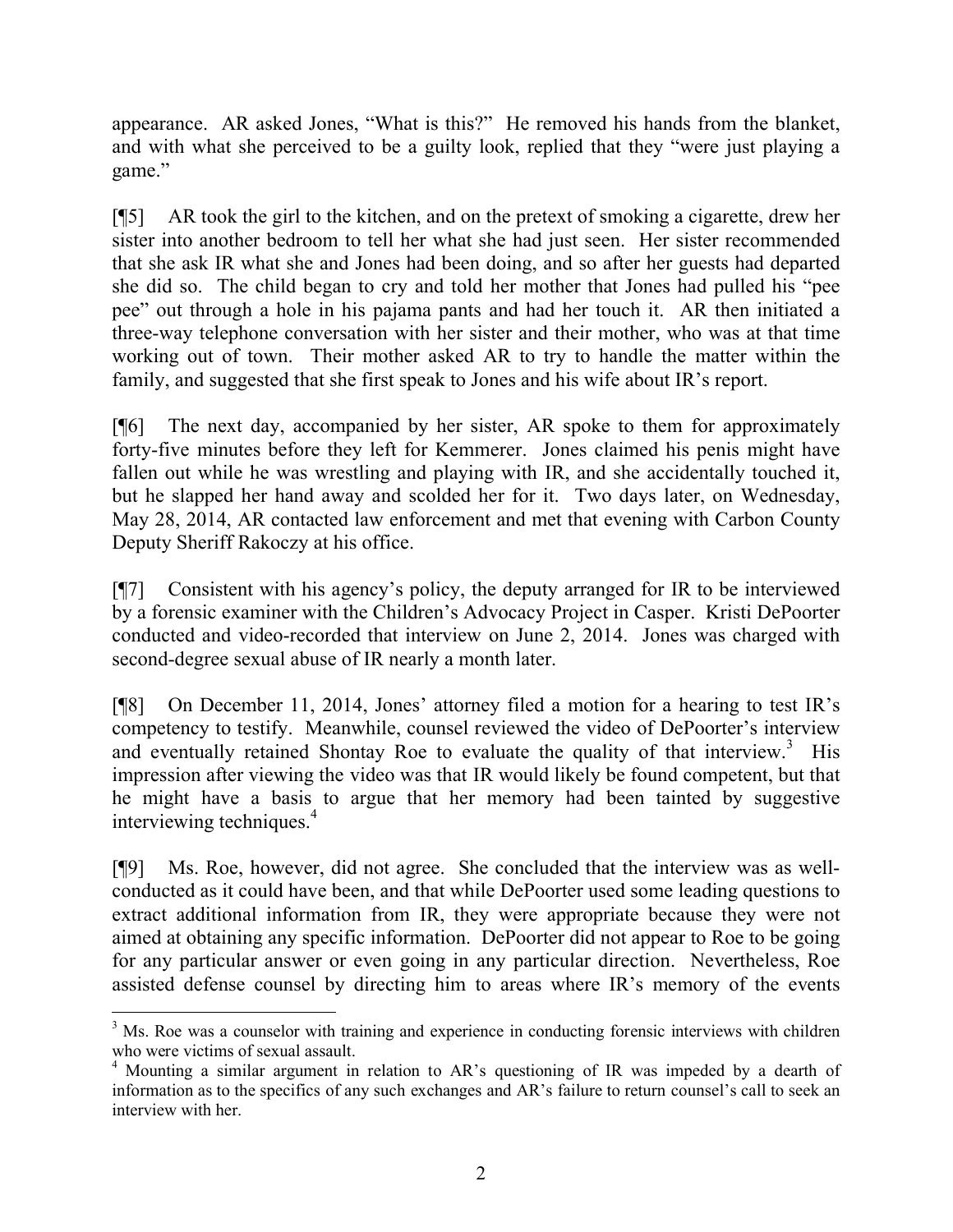might be attacked at trial by highlighting discrepancies in her narrative, and by contrasting those discrepancies and the accounts of her mother against those of Jones' wife and children.

[¶10] The competency hearing took place in district court chambers on January 9, 2015. The judge noted that he had reviewed the video of IR's forensic interview, and he informed the attorneys that he would be doing the lion's share of the examination of the child, but that counsel for the parties could examine IR further after he finished. The court found that the video and its own inquiry showed that IR had the mental capacity to differentiate between truth and lies and understood her duty to tell the truth. IR likewise exhibited an independent memory, both in general and relating to the events that brought her into court, and that she was able to tell what she remembered in response to questions.<sup>5</sup> The court was particularly impressed by the child's resistance to conforming her memory to any suggestions by the forensic interviewer. Consequently, it deemed IR competent to testify.

[¶11] A month later, following a two-day trial, Jones was convicted of second-degree sexual abuse of IR. The district court sentenced him to imprisonment for six to ten years, he appealed, and as noted above, before briefing he moved for a new trial on the ground that his trial attorney was ineffective, as permitted by Rule 21 of the Wyoming Rules of Appellate Procedure.

[¶12] The district court held an evidentiary hearing on that motion on April 12, 2016, and denied it on June 22.<sup>6</sup> Jones took a timely appeal from that decision.

## **DISCUSSION**

#### **Ineffective Assistance**

[¶13] Jones argues that his attorney was ineffective in preparing for and presenting a defense at both the competency hearing and trial. With respect to the former, he criticizes counsel for failing to challenge the forensic interview as tainting IR's memory, allegedly failing to seek out an expert witness who could assist with that challenge,

 $5$  At the post-trial hearing on counsel's effectiveness, Jones suggested that his attorney should have explored what he characterized as IR's speech-related developmental disability. The record, however, reveals only that the then second-grader was receiving unspecified assistance with reading, math, and speech. Counsel did not further investigate the matter because any difficulties experienced by the child were not sufficient to prevent her from achieving an age-appropriate grade level. We also note that, whatever IR's difficulties may be, they did not appear to hamper her interactions with the forensic interviewer, the district court at the competency hearing, and the attorneys at trial. Their primary manifestation appears to have been her use of pronouns such as "him" and "them" as the subjects of sentences.

<sup>&</sup>lt;sup>6</sup> We will set out the facts pertinent to Jones' allegations and the district court's decision as they become necessary in our discussion below of Jones' appellate ineffective assistance argument.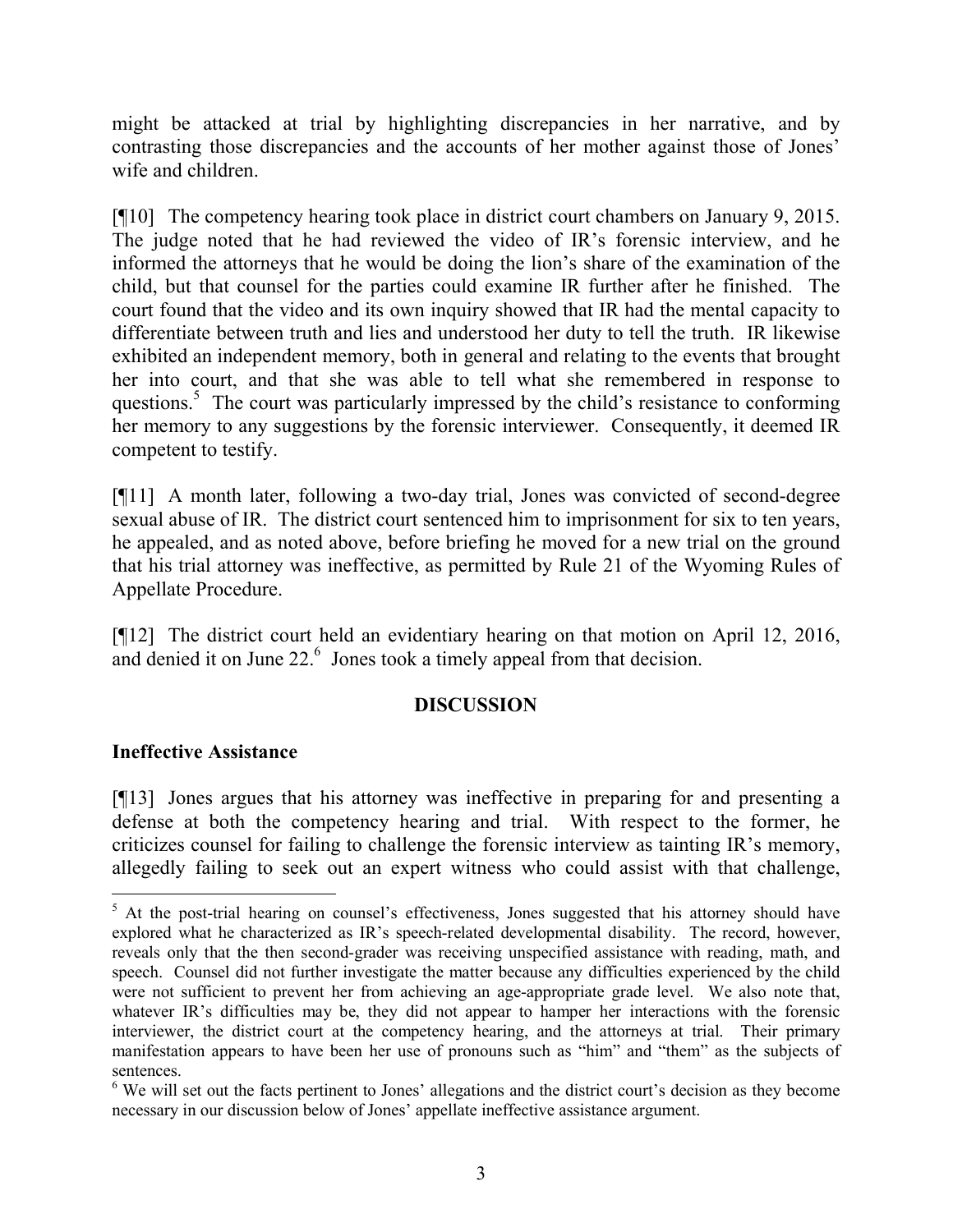failing to investigate whether IR suffered from any developmental disabilities, and failing to investigate whether AR had tainted the child's memory. As for counsel's trial performance, Jones argues that he did not adequately cross-examine the girl or otherwise attempt to challenge the credibility of her accusation against Jones.<sup>7</sup>

[¶14] To establish that counsel was ineffective, Jones must show that under the circumstances at the time of a challenged act or omission, his attorney's performance fell below that of a reasonably competent lawyer, and that it is reasonably probable that absent the deficient performance the outcome of the proceeding would have been more favorable to him. *Griggs v. State*, 2016 WY 16, ¶ 36, 367 P.3d 1108, 1124 (Wyo. 2016). This Court does not evaluate counsel in hindsight, but from the perspective available at the time. *Mraz v. State*, 2016 WY 85, ¶ 44, 378 P.3d 280, 291 (Wyo. 2016).

[¶15] When an ineffective assistance claim is first reviewed by a district court under W.R.A.P. 21, we defer to its factual findings unless they are clearly erroneous. However, we review the mixed questions of law and fact as to whether counsel's performance was deficient and whether the defendant was prejudiced by that deficiency de novo. *Griggs*, ¶ 37, 367 P.3d at 1124.

[¶16] When an ineffectiveness claim rests on the failure to call an expert witness, the defendant must show that one was available to testify in a manner consistent with his theory of the case. Moreover, once he shows that such an expert was available, the defendant must also show that counsel's decision regarding the use of an expert reflected incompetency rather than a reasonable tactical choice. *Id.* ¶ 38, 367 P.3d at 1124-25. For instance, using an expert to help prepare a case may be more valuable than having the expert testify. *Id.* ¶ 39, 367 P.3d at 1125.

[¶17] Similarly, when the brevity of cross-examination is claimed to be a sign of ineffectiveness, we need to be sensitive to the strategic risks created by even "that one last question" on cross-examination. The witness may be given an opening or opportunity, either then or on redirect examination, to reconcile apparent inconsistencies, to provide additional testimony unfavorable to the examiner's client, or to enhance the credibility of unfavorable testimony already given. *Mraz*, ¶ 48, 378 P.3d at 292.

[¶18] The evidence presented at the Rule 21 hearing showed that counsel's interest in working with children led him to become a high school teacher before he attended law school. He took several courses in child psychology and development as a part of his

 $<sup>7</sup>$  A substantial portion of Jones' brief takes on the district court's conclusion that he failed at the</sup> W.R.A.P. 21 hearing to carry his burden of proof regarding those arguments. In the main, he relies on the "uncontested" testimony of an expert witness at that hearing. We do not think it necessary to belabor the notion that, if we likewise find insufficient support for those arguments, we need not say anything further regarding his view of the district court's decision.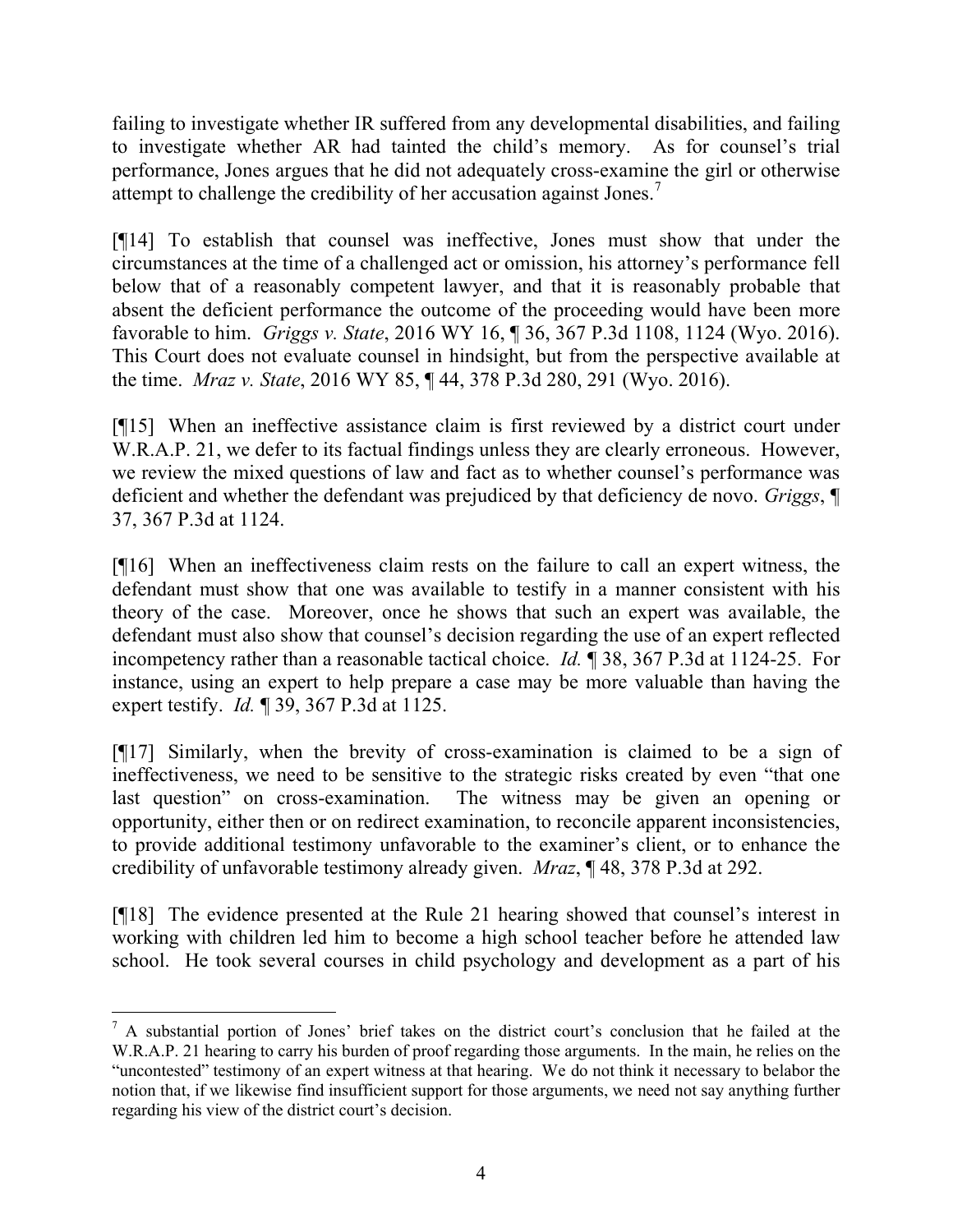education as a teacher, and he also took courses on those subjects to improve his legal work as a guardian ad litem.

[¶19] He reviewed the recording of IR's forensic interview and entered the competency hearing with the perspective developed through that experience and education, and like the district court after him, he concluded that the child was probably competent to testify.<sup>8</sup> Although IR had speech difficulties, he did not believe they were an indication of any mental impairment. Consequently, he decided not to contest IR's general capacity to testify.<sup>9</sup> Jones does not challenge the district court's conclusion that IR was competent to testify, and he provides us with no basis to conclude that counsel's evaluation was any less reasonable than the court's.

[¶20] Jones suggests that counsel should have investigated whether IR suffered from some intellectual disability, but in light of the fact that the seven-year-old was attending second grade, which was appropriate for her age, it was unlikely that she had such a disability or that it would render her incompetent to testify. Counsel's and the court's conclusions are reasonable based on the evidence, and they are not speculative like those Jones offers.

[¶21] Jones' argument similarly falls short of establishing that counsel did not challenge the forensic interview as tainting IR's memory because he failed to investigate that issue and obtain an expert witness who could support that claim. The first two experts counsel asked to evaluate the forensic interview and potentially testify at trial could not take the case because their practices were too busy, but one of them recommended Shontay Roe. As already noted, Ms. Roe concluded that Ms. DePoorter conducted the interview in as professional a manner as possible, using leading questions sparsely and in an appropriate way to facilitate communication from the child, but without promoting any particular answers.<sup>10</sup> In short, Roe's assessment did not support the notion that the interview tainted IR's memory and prospective testimony.

<sup>&</sup>lt;sup>8</sup> This Court requires trial judges to independently examine children to resolve the question of competency and accords great deference to their determinations relating to that test. The elements of that test relate to the child's understanding of truth and falsity and her obligation to speak the truth in court, her ability to obtain and independently recall an accurate impression about the subject of her testimony, and her ability to verbally express that recollection in response to simple questions. *Griggs*, ¶¶ 11, 13, 367 P.3d at 1119.

<sup>9</sup> Jones suggests that, because taint relates to the "independent recollection" aspect of the *Griggs* test (see n.8 above), counsel's concession of IR's general competency amounted to an abandonment of the argument that the forensic interviewer tainted IR's testimony. The record shows, however, that counsel expressly advanced the taint issue at the competency hearing, and that the district court recognized as much and addressed that issue in its order after that hearing.

 $10$  It is worth noting that, although the district court was slightly more critical of a portion of the interview, it concluded that IR refused to be led into altering her story by DePoorter.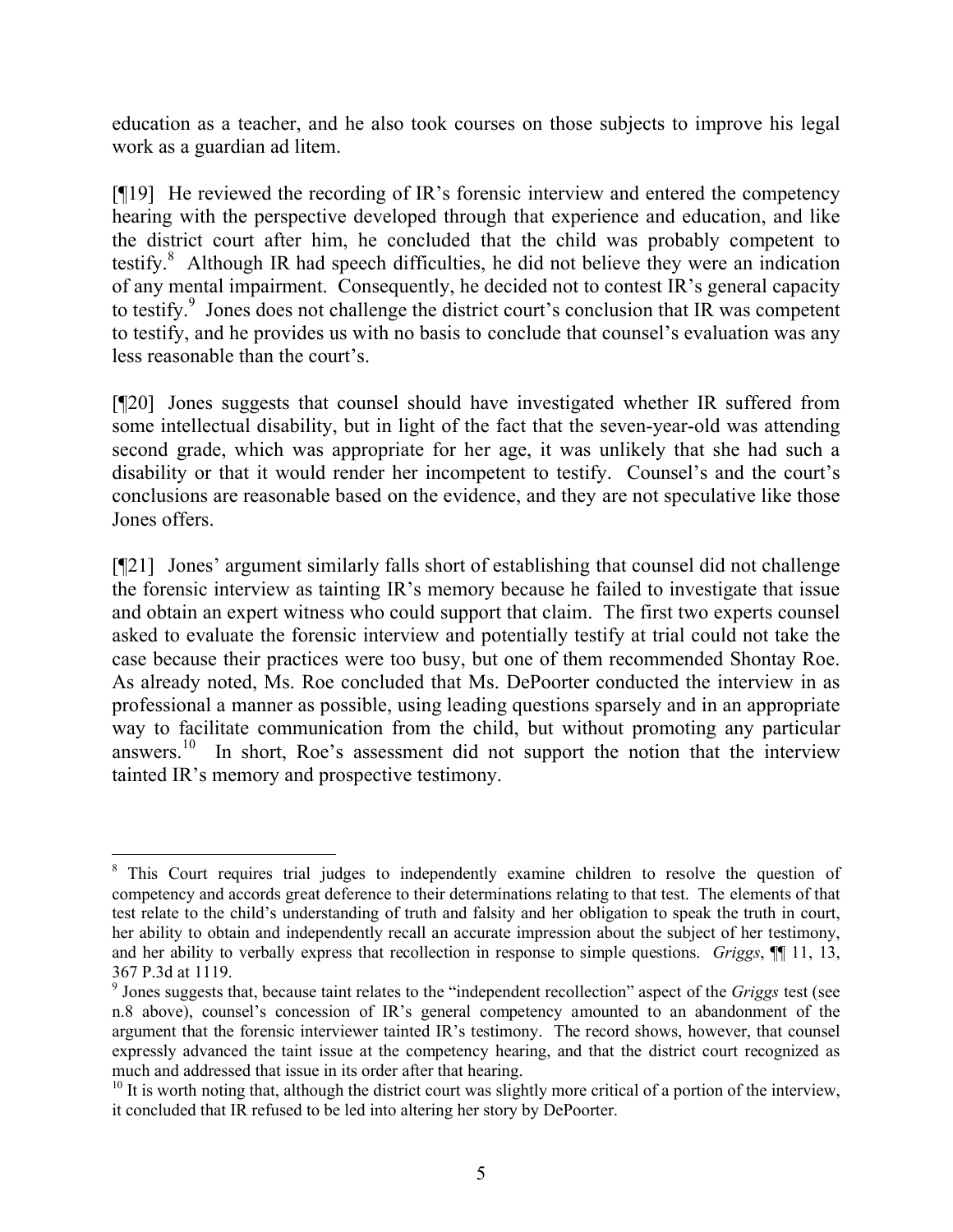[¶22] However, Ms. Roe's review of the video permitted her to suggest areas where IR's memory of details and chronology might be attacked at trial through discrepancies in her story, and by contrasting her and her mother's accounts of the facts with those of Jones' wife and children. Counsel cannot be faulted for deciding not to call Roe as a witness at either the competency hearing or trial, and Jones has not advised us of any expert who would provide an assessment of the interview more favorable to him than that of Ms. Roe.

[¶23] We also reject Jones' suggestion that counsel was ineffective because he lost the video of the forensic interview for a period of time. The record shows that the State sent the video to counsel on August 15, 2014, but that it was misplaced until sometime between November 25 and December 4, 2014. We fail to see how that slip-up could be deemed prejudicial when counsel and Roe were able to thoroughly review and evaluate the video before the competency hearing.

[¶24] The district court determined that counsel appropriately raised the issue of IR's competence by filing the motion that led to the competency hearing. The court observed that it advised Jones' attorney that it would be questioning the child, and that it in fact did so thoroughly in an effort to elicit sufficient information to evaluate her competency.<sup>11</sup> Given the use of that procedure, the court found no deficiency in counsel's performance at the hearing, and it also highlighted counsel's efforts to procure an expert to evaluate IR's forensic interview who could potentially testify at the hearing.

[¶25] Similar deficiencies attend Jones' argument that counsel should have explored the notion that AR tainted IR's version of what Jones did to her at the competency hearing and trial. Jones recognizes that counsel telephoned AR to try to interview her, and that AR never returned the call. He suggests that this was not enough and that counsel should have kept calling. He asks us to speculate that what was likely to be unappreciated persistence might have dissolved the unwillingness of a mother to cooperate with the defender of a man she believed assaulted her young daughter. Jones suggests no source other than AR from whom counsel might have derived evidence that she tainted IR's recollection. The law required counsel to perform as a reasonably competent attorney, not to accomplish something likely to be impossible in these circumstances.

[¶26] We also find no merit in Jones' assertion that counsel did not adequately crossexamine IR or otherwise attempt to challenge the credibility of her accusation against Jones at trial. The district court reached the same conclusion after observing the examination of counsel and the testimony of Jones' expert at the Rule 21 hearing.<sup>12</sup> It

 $11$  Jones does not challenge the district court's determination that the child was competent.

<sup>&</sup>lt;sup>12</sup> The expert was the district supervisor for the Casper office of the Wyoming State Public Defender. He testified generally that in a variety of respects counsel's performance did not comport with that of a reasonably competent attorney, but the district court did not directly address that testimony in its opinion letter denying the Rule 21 motion. It focused instead on the testimony of Jones' trial counsel. We note in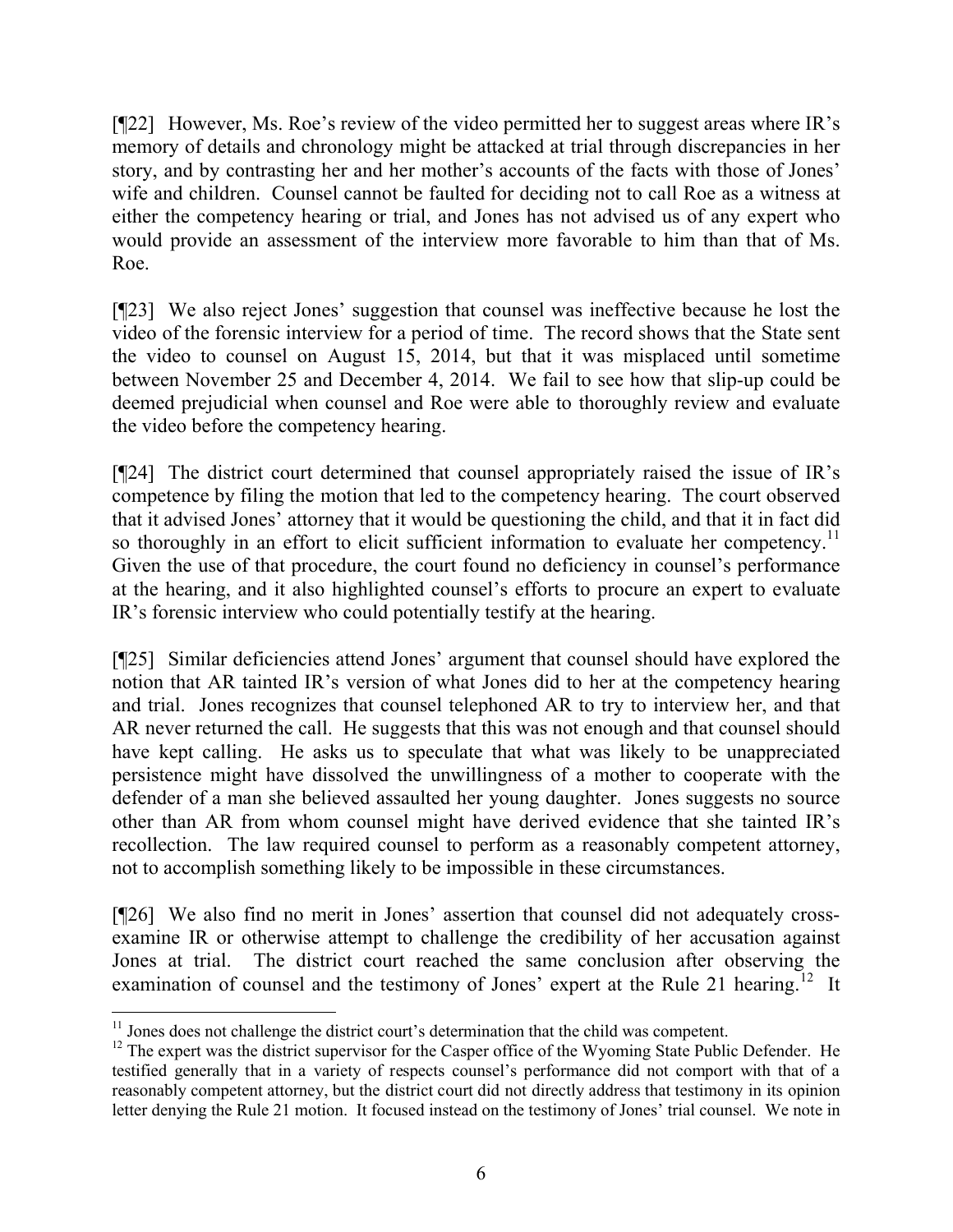noted that Jones' position at the hearing was largely that while counsel cross-examined the child, he should have done more. However, the expert did not point to any particular shortcoming that likely would have changed the outcome of the trial, and ignored counsel's strategic decision to avoid the risks that further examination might entail.

[¶27] For instance, in speaking of counsel's failure to seek a taint hearing separate from the competency hearing and to ask questions at the competency hearing, Jones' expert testified that he would have done things differently, but stopped short of saying that a reasonably competent attorney would have had to have done as the expert imagines he would have. Although he claimed defense counsel improperly limited his crossexamination of IR at trial, the expert suggested no additional questions that needed to be asked. In generally criticizing the allegedly limited investigative efforts of counsel, he did not indicate what beneficial information might have been gained by expanding the investigation. Jones' expert opined that counsel should have put on a stronger case that he never touched IR inappropriately, but apparently ignored the fact that Jones—the only certain source for such a defense—elected not to testify. In his own words, he was simply second-guessing Jones' trial counsel and playing Monday-morning quarterback.

[¶28] In contrast, the record indicates that counsel attacked the testimony of IR and AR through the testimony of Jones' wife and children. They indicated that Jones' daughter, not AR, had gone to IR's room to announce that dessert was ready, that Jones' son was in a position to see what was happening on IR's bed, and that IR had confused the chronology of rather minor events that took place that evening.

[¶29] Counsel focused much of his defense on innuendo by Jones' wife that AR had been smoking marijuana just before the group arrived at her apartment, as well as the claim of Jones' daughter that AR had spent most of the evening too busy in playing games on a Kindle Fire to interact with her guests. Although at the Rule 21 hearing Jones and his expert witness indicated that they could not discern any purpose to that aspect of the defense, we think the purpose was evident. Counsel wanted to paint AR's attention and perception as impaired to the point that she misconstrued what she saw in IR's room, that she conveyed that misunderstanding and her subsequent speculation to her daughter, and that she then pressed the child to adopt them.

[¶30] Counsel's plan in that regard was instrumental in his decision to limit his crossexamination of IR in response to some fortuitous statements she made during the State's direct examination. The child explained that after their guests left, her mother took her aside and asked what she and Jones had been doing when she walked in on them. She

that regard that a finder of fact may properly disregard expert opinion testimony that is less than credible, equivocal, unreasonable in light of other evidence, or insufficiently tied to the facts to which the opinion is purportedly directed. *Birch v. State ex rel. Wyoming Workers' Safety & Comp. Div.*, 2014 WY 31, ¶ 14, 319 P.3d 901, 907 (Wyo. 2014) (citing *Leavitt v. State ex rel. Wyo. Workers' Safety & Comp. Div.*, 2013 WY 95, ¶ 21, 307 P.3d 835, 841 (Wyo. 2013)); *Rice v. State*, 500 P.2d 675, 676 (Wyo. 1972).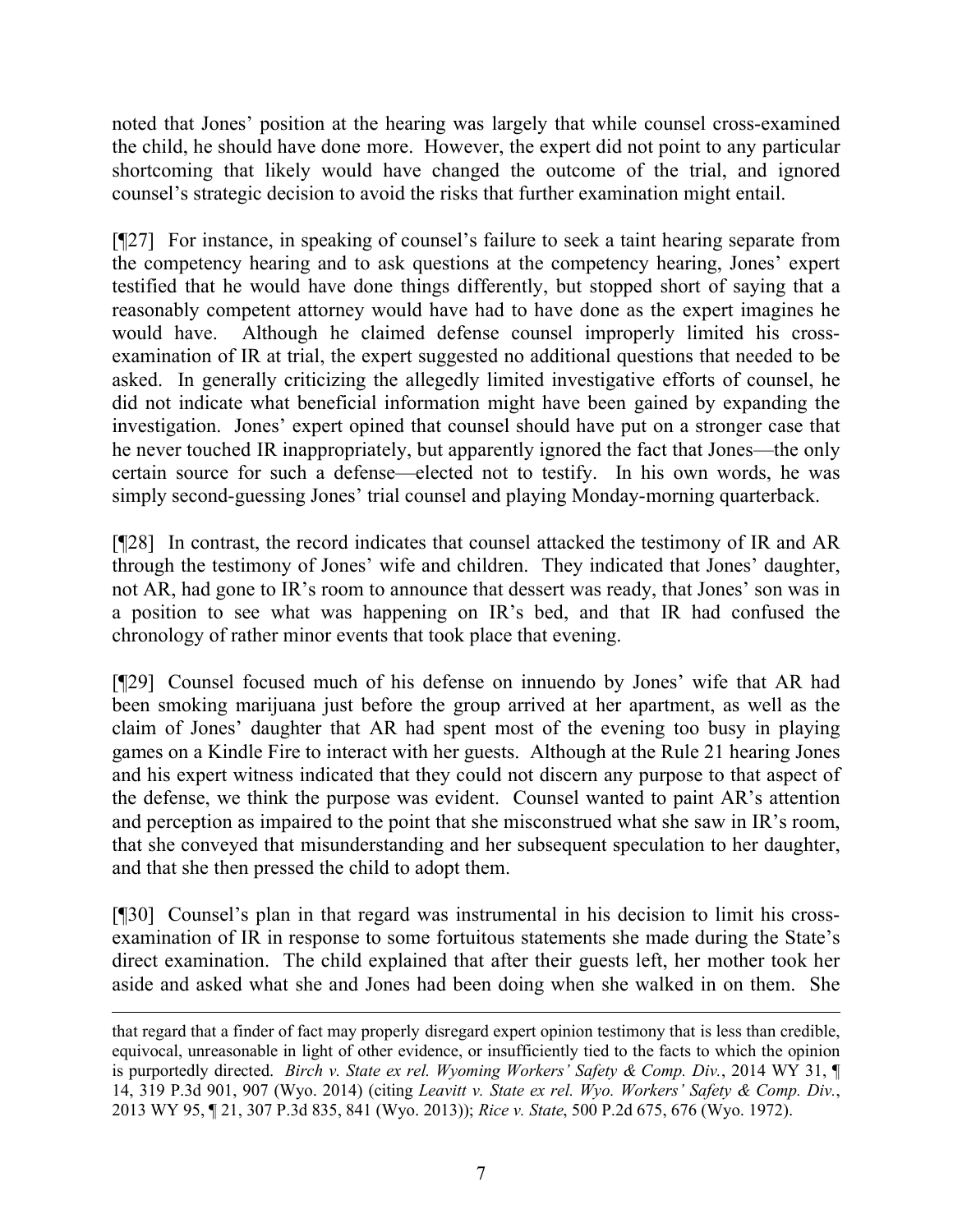said she did not want to answer, but her mother insisted. Consequently, she informed her mother that Jones had grabbed her hand and made her touch his "pee-pee." At that point, the State posed several poorly worded questions to which IR responded in a fashion that suggested her version of the events was what AR told her to say.

[¶31] Counsel testified at the Rule 21 hearing that he altered his cross-examination plan on the fly so as to prevent IR from retracting those potentially valuable statements. They helped validate his theory that a misperception by AR became a child's accusation of criminal behavior.

[¶32] We agree with the district court that these were the actions of a reasonably competent attorney, and that they did not unfairly prejudice Jones' case. Counsel provided Jones with effective assistance.

## **Sufficiency of the Evidence**

[¶33] Jones presents an extremely narrow challenge to the sufficiency of the State's evidence. He claims only that there was no evidence that the acts for which he was convicted were accompanied by the required intent to achieve sexual arousal, gratification, or abuse, as required by the definition of sexual contact (an element of the offense of second-degree sexual abuse of a minor) contained in Wyo. Stat. Ann. § 6-2-  $301(a)(vi)$ .

[¶34] When reviewing a challenge to the sufficiency of evidence to support a conviction, we must decide whether any rational trier of fact could have found that the essential elements of a charged crime were proven beyond a reasonable doubt on the evidence presented. *Butler v. State*, 2015 WY 119, ¶ 6, 358 P.3d 1259, 1262 (Wyo. 2015). In doing so, we assume that the State's evidence is true, disregard any evidence favoring the defendant, and give the State the benefit of every favorable inference that may reasonably be drawn from the evidence. We will not reweigh the evidence or re-examine witness credibility. *McEuen v. State*, 2017 WY 15, ¶ 10, 388 P.3d 779, 782 (Wyo. 2017); *Butler*, ¶ 6, 358 P.3d at 1262; *Montee v. State*, 2013 WY 74, ¶ 18, 303 P.3d 362, 365 (Wyo. 2013). Because direct evidence of intent is rare, and circumstantial evidence is most often the only proof available, we have held that intent may be proven by circumstantial evidence alone. *Montee*, ¶ 21, 303 P.3d at 366.

[¶35] IR testified that Jones placed her hand on his penis. This alone suggests nothing so much as a sexual intent. That inference is further enhanced by Jones' effort to mask his actions by placing a blanket over his midsection, and IR's statement that his reaction to the touching was to "just smile."<sup>13</sup> This evidence was sufficient to allow rational

 $<sup>13</sup>$  IR made this statement during the forensic interview. Both the video and transcript of that interview</sup> were admitted into evidence and made available to the jury during Deputy Rakoczy's trial testimony.